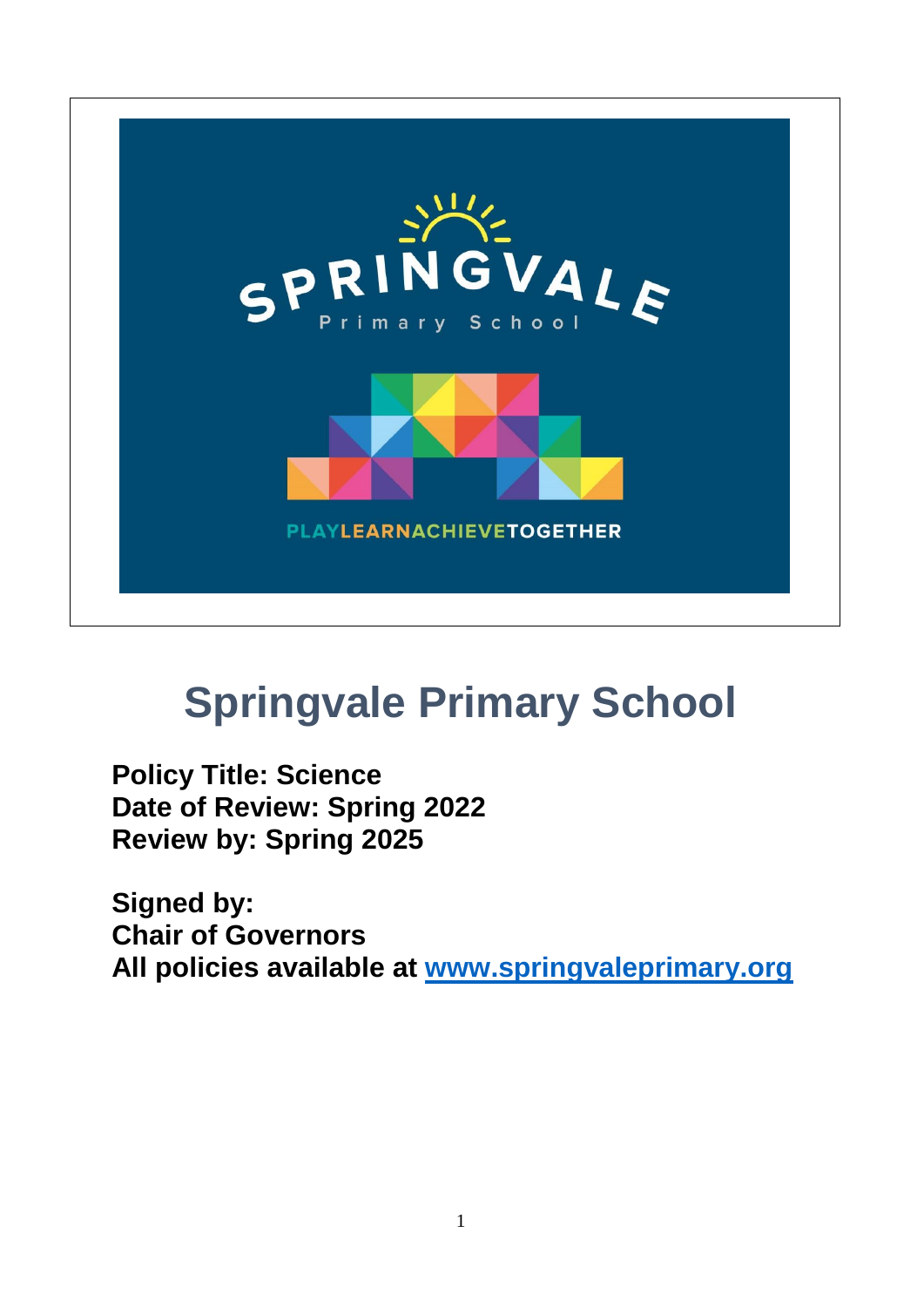

**Science Policy Spring 2022**

#### **Introduction**

This policy has been formally adopted by the governors of Springvale Primary School. It was initially presented as a model policy by BMBC and it has been accepted or adapted to reflect our practice.

#### **Aims and Principles**

The policy is underpinned by the central aims of Springvale Primary and values held by the school community:

## **Aims of the school**

- Springvale is committed to promoting high standards of academic achievement for all learners in all subjects.
- As a school we will continue to develop and instil key life skills and values in our pupils.
- We will encourage positive relationships and communications between home, our community and the wider world.

In particular, Springvale School has an inclusive approach to our provision. Our aim is always to involve all our children and stakeholders in all areas of the curriculum and school life. In accordance with our **Disability Equality Scheme** we recognise that this may mean making special adaptations or arrangements from time to time for children with specific disabilities. We welcome the involvement of disabled adults in all areas of school life.

#### **Background Information**

Springvale Primary School is a caring and open school, where parents, children, staff and the wider school community all know that their views and needs will be listened to, in both education and personal areas.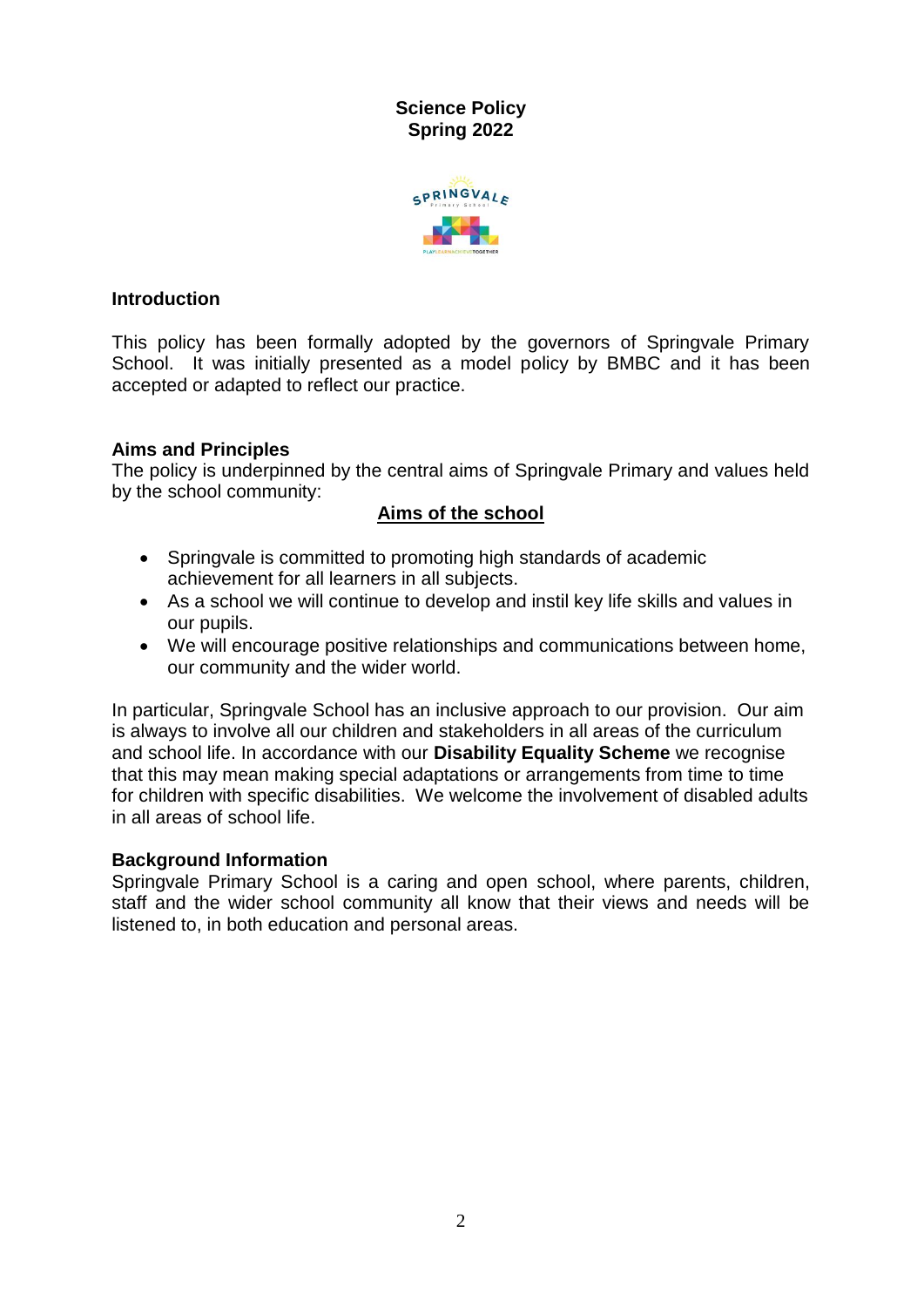## **Introduction**

Science in our school is about developing children's ideas and ways of working that enable them to make sense of the world in which they live through investigation and using and applying process skills. This policy is a statement of the aims, principles and strategies for the learning and teaching of science at Springvale Primary School. It has been developed through a process of consultation between the Headteacher, the Science Leader and all staff, Governors, pupils and families. Our link Governor for science is Mr D Cliffe. It will be reviewed periodically according to the School Development Plan.

## **Rationale**

Science is a body of knowledge built up through experimental testing of ideas. Science is also methodology, a practical way of finding reliable answers to questions we may ask about the world around us. Science makes an increasing contribution to all aspects of life. Children are naturally fascinated by everything in the world around them and Science makes a valuable contribution to their understanding. Children learn by playing with things in their world. They pick up clues about what they see, touch, smell, taste and hear in order to makes sense of it all. Eventually they come to conclusions which they match up with all the experiences they have had.

Teachers and parents/carers can help children to take a second, careful look at the world. By talking together, children can be encouraged to explore and observe so that they can group objects and events and look for similarities and differences. They will need to measure and record the things they have found out in ways that make sense to them so that later they can talk to other people about what they have discovered. They should be encouraged to understand how science can be used to explain what is occurring, predict how things will behave, and analyse causes.

#### **Science is important because**:-

- It is a body of knowledge essential to our understanding of the world around us and care for the world in which they live.
- The process of scientific investigation forms the basis of the most intellectual enquiry
- The skills and knowledge of science have a wide application in everyday life
- It develops lively, enquiring minds and the ability to question.

Science is a core subiect in the National Curriculum. The fundamental skills, knowledge and concepts of the subjects are set out in "Science in the National Curriculum" where they are categorised into four attainment targets.

- Scientific Enquiry
- Life processes and Living things
- Materials and their Properties
- Physical Processes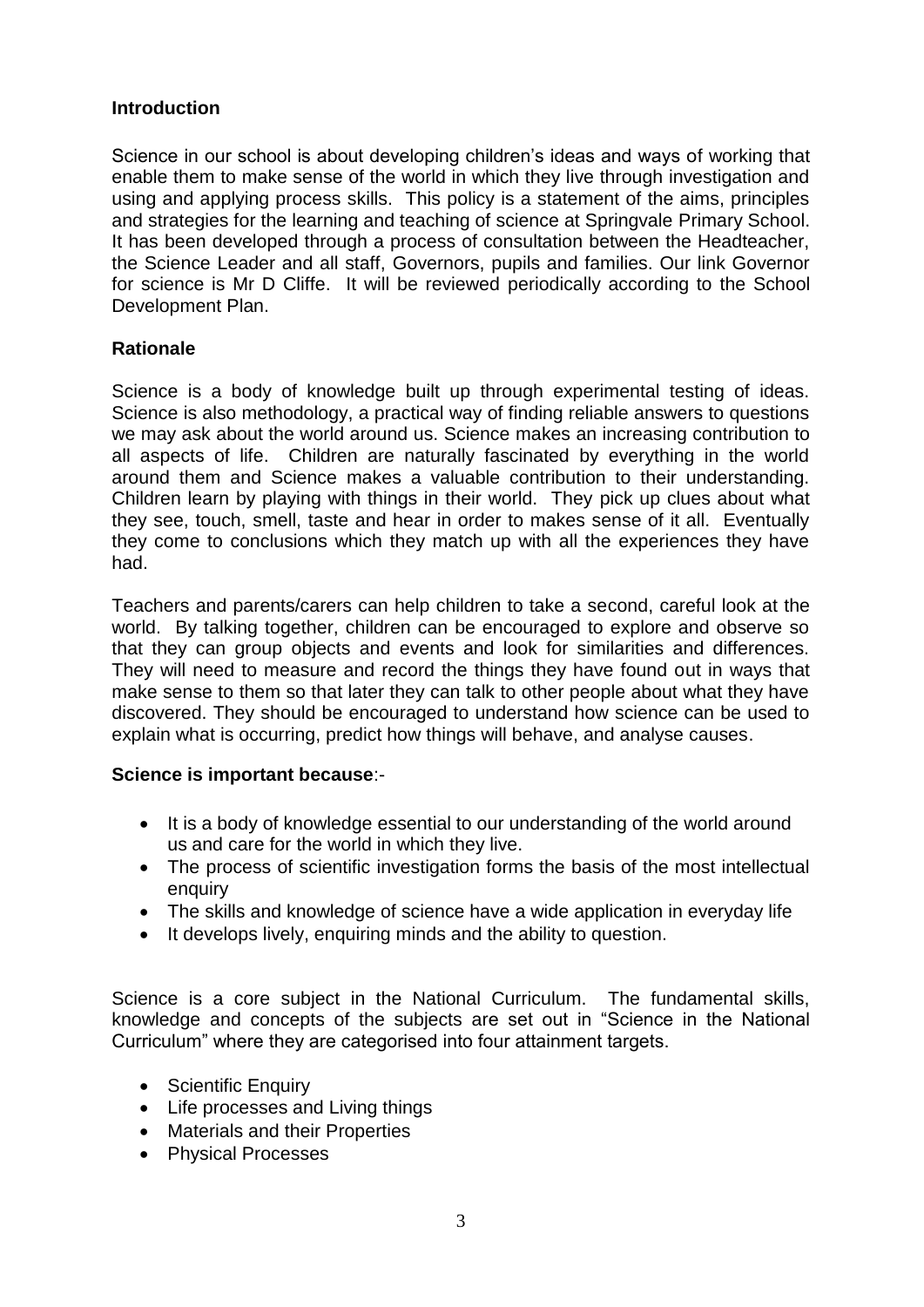Foundation Stage classes are taught the required scientific elements of the Foundation Stage document through cross curricular themes.

## **Principles of the Learning and Teaching of Science**

Through science in our school we aim to:

- $\triangleright$  Help the children to enjoy scientific activities and to foster a positive attitude to science and prepare children for life
- $\triangleright$  Make high quality, cross-curricular links to a wide range of subjects and themes
- $\triangleright$  Deliver the National Curriculum Science in ways that are imaginative, purposeful, well controlled and enjoyable
- $\triangleright$  Help in developing and extending the children's scientific concept of their world
- $\triangleright$  Deliver clear and accurate teacher explanations and skilful questioning
- $\triangleright$  Develop the use of scientific language, recording and techniques
- $\triangleright$  Enable children to become effective communicators of scientific ideas, facts and data
- $\triangleright$  Encourage skills to aid scientific enquiry, such as predicting, questioning, making inferences, concluding and evaluating work, using mathematical skills, communicating ideas
- $\triangleright$  Develop a set of attitudes which will promote scientific ways of thinking, including open ended themes, perseverance, objectivity and a recognition of the importance of teamwork
- $\triangleright$  Come to understand the nature of "scientific method" involving: meticulous observation, the making and testing of hypotheses, the design of fair and controlled experiments, the drawing of meaningful conclusions through critical reasoning of the evaluation of evidence.

## **Key Skills**

- $\triangleright$  Communication, through finding out about and communicating facts, ideas and opinions in a variety of contexts.
- $\triangleright$  Application of number, through collecting, considering and analysing first and second-hand data.
- $\triangleright$  Developing the ability to use a wide range of technology skills or related tools including multimedia resources
- $\triangleright$  Teamwork, through carrying out scientific investigation and consolidating ideas.
- $\triangleright$  Improving own learning and performance, through reflecting on what they have done and evaluating what they have achieved.
- $\triangleright$  Problem solving, through finding ways to answer scientific questions with creative solutions.

#### **Planning and Delivery**

Planning in science is a process in which all teachers are involved to ensure that the school delivers full coverage of the National Curriculum and Foundation stage curriculum.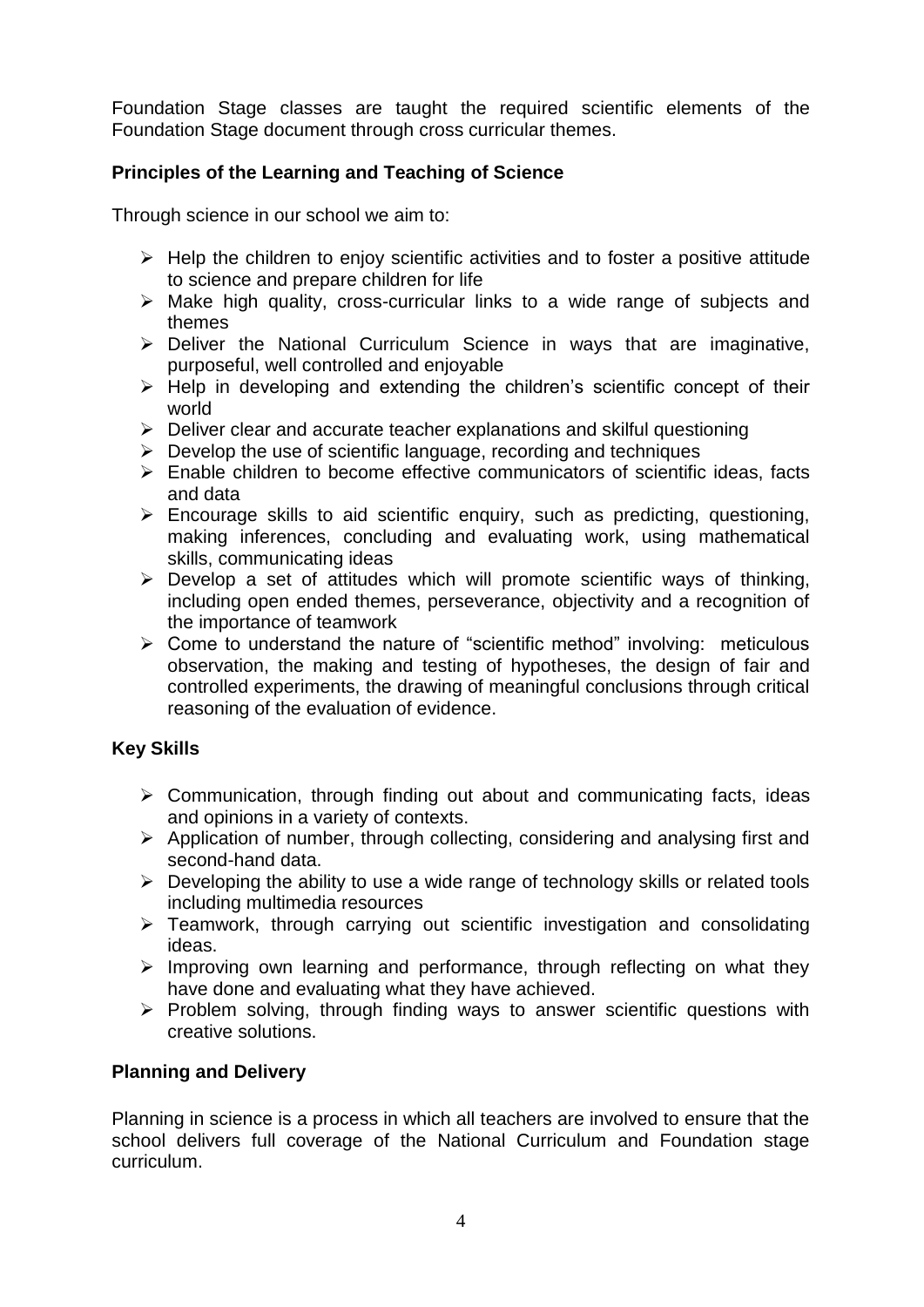Annual, termly and unit planning is essential following the new syllabus to ensure that continuity and progression is maintained throughout school and that children are constantly challenged. It ensures progression between year groups and guarantees all topics are covered. Elements of the Year 6 curriculum are covered in link units to ensure they are not 'new' to the children as they reach Year 6. Planning has been formatted so teachers can see not only previous learning objectives/knowledge but also further knowledge/objectives when the children will next address the topic. Literacy links have been added to the planning as well as famous scientists/influential individuals from the specific field to enhance understanding and engagement

#### Overview of units

| Year 1 | Working<br>scientifically | Plants               | Animals,<br>including<br>humans | Everyday<br>materials                        | Seasonal<br>change                            |                       |
|--------|---------------------------|----------------------|---------------------------------|----------------------------------------------|-----------------------------------------------|-----------------------|
| Year 2 |                           | Plants               | Animals,<br>including<br>humans | Use of<br>everyday<br>material               | All living<br>things and<br>their<br>habitats |                       |
| Year 3 | Working<br>scientifically | Plants               | Animals,<br>including<br>humans | Rocks                                        | Lights                                        | Forces and<br>magnets |
| Year 4 |                           | All living<br>things | Animals,<br>including<br>humans | States of<br>matter                          | Sound                                         | Electricity           |
| Year 5 | Working<br>scientifically | All living<br>things | Animals,<br>including<br>humans | Properties<br>and<br>changes of<br>materials | Earth and<br>Space                            | Forces                |
| Year 6 |                           | All living<br>things | Animals,<br>including<br>humans | Evolution<br>and<br>inheritance              | Light                                         | Electricity           |

#### **Strategies for the Teaching of Science**

In recent years the requirements of the science curriculum placed a much greater emphasis on investigation which is embedded into the weekly planning of science.

- $\triangleright$  Y1-6 pupils receive a minimum of 1.5 hours per week or equivalent pro rata
- Foundation stage pupils access science through the area Knowledge and Understanding of the World
- Teachers make cross-curricular links wherever possible- See individual class folder for ideas/concepts
- $\triangleright$  Science throughout the school includes as much practical Scientific Investigation as possible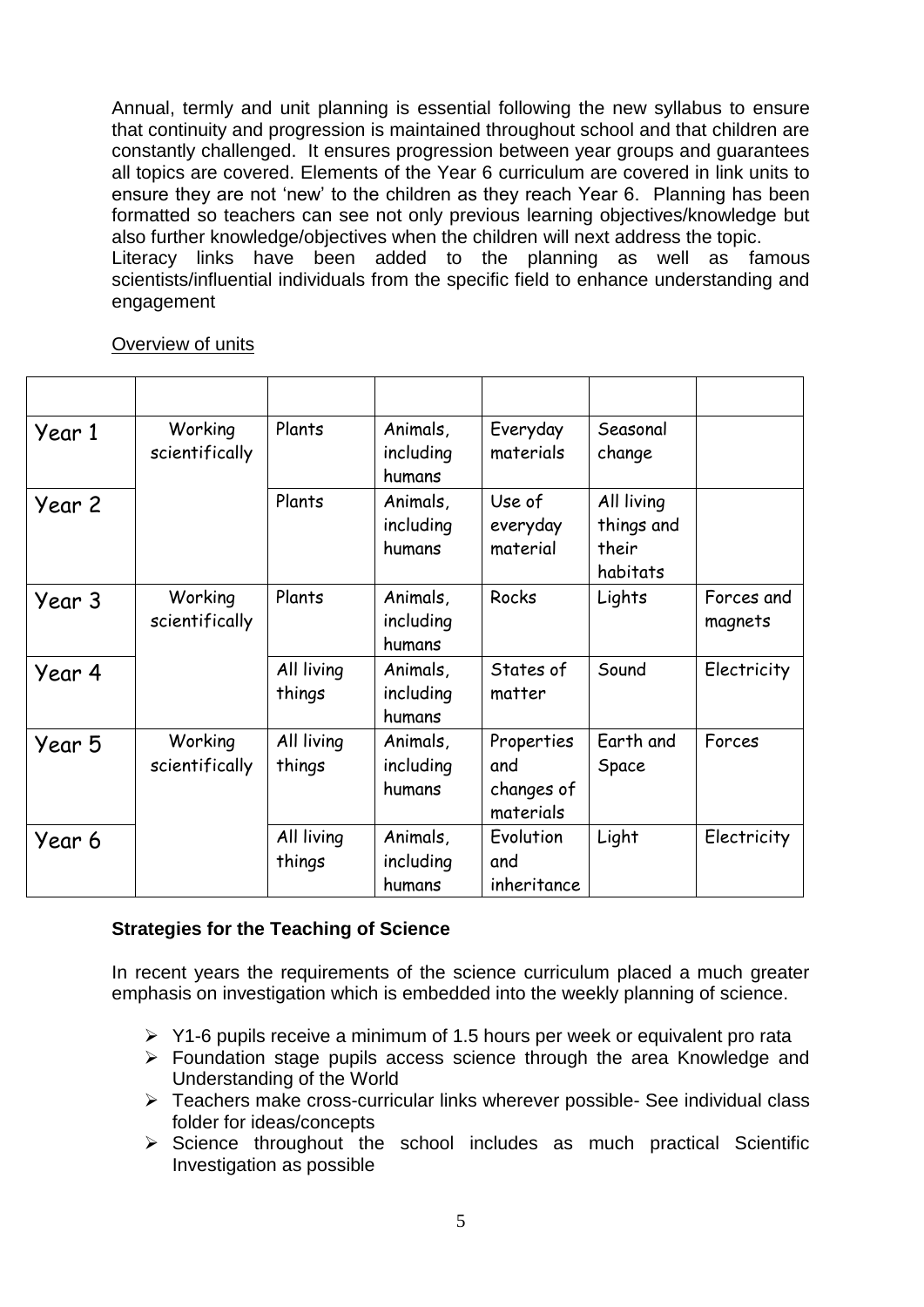Various modes of working in science may include co-operative group work, individual work and class teaching where appropriate. Within this structure:

- $\triangleright$  Discussion is encouraged
- $\triangleright$  Pupils communicate their findings in a variety of ways
- $\triangleright$  Demonstrations, explanations and instructions by teachers will be to groups, individuals and the whole class
- $\triangleright$  Practical activities advance and consolidate knowledge and skills of all children
- $\triangleright$  Problem solving and investigation tasks are essential elements of the teaching requirements

## **Recording**

Children's recording will take many forms according to the nature of the activity:

- > Verbal
- $\triangleright$  Pictorial
- $\triangleright$  Diagrammatic
- $\triangleright$  Graphical
- $\triangleright$  Written
- $\triangleright$  Symbolic
- $>$  I.C.T.
- $\triangleright$  Photographic

#### **Homework**

Homework may be given to consolidate skills and knowledge taught in class or it can be used to prepare for future lessons.

Any homework given should be carefully planned and explained and feedback should be given to show the work is valued.

#### **Displays**

Teachers should have an area within their classroom to display the work of their class/stimulate interest in their science topic. Displays should be a mix of children's work, key vocabulary and prompts to support their learning. Children should have a system to ask key questions and share their learning with the whole class.

#### **Trips/Visitors to school**

At Springvale Primary School, we value the impact of extra-curricular activities. A Science Week is planned annually and often involves enrichment activities provided by other educational sites/individuals. In the past, this has included Wonderdome (planetarium), a visit from an owl sanctuary and a whole Key Stage 2 trip to Chester Zoo.